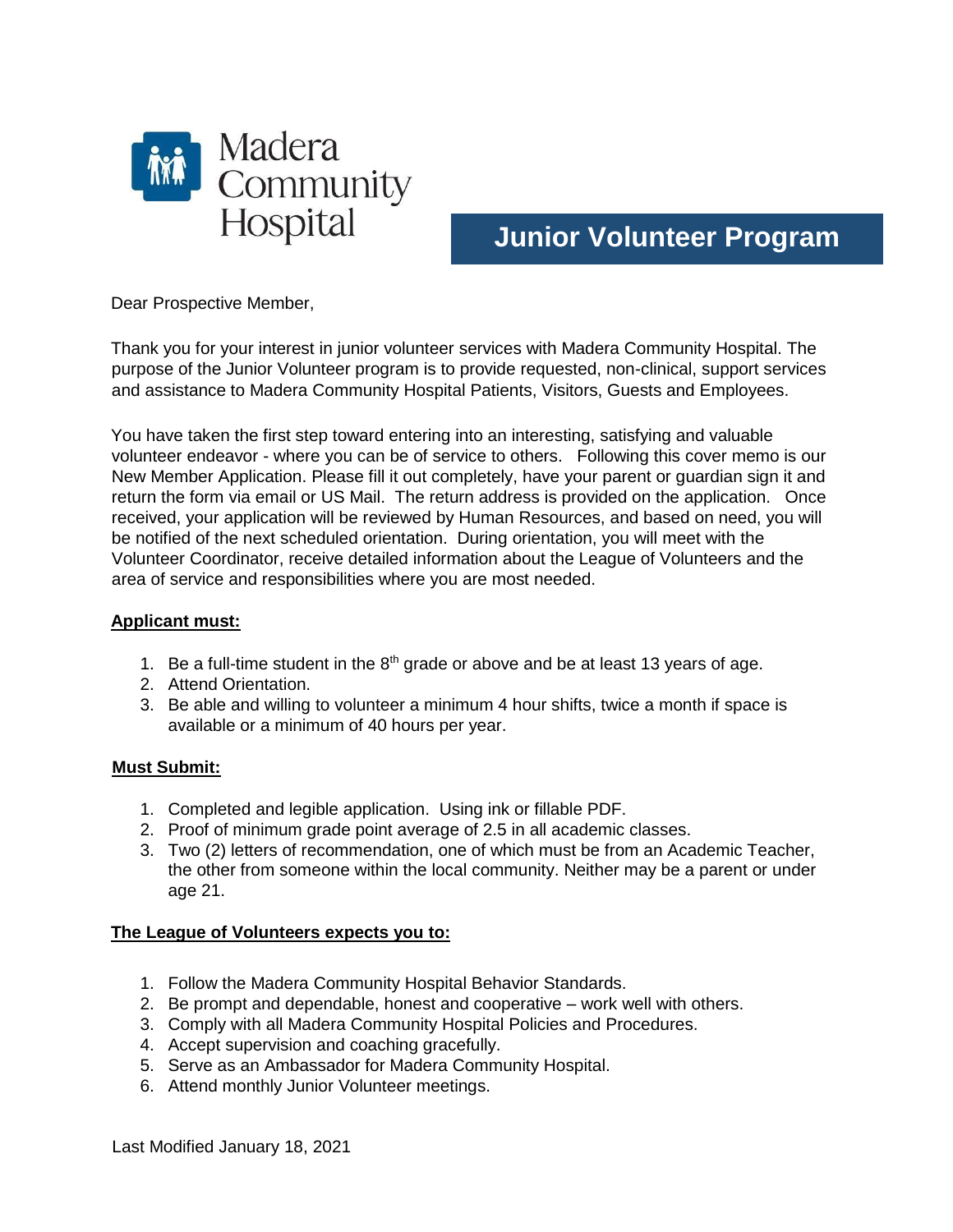## **Madera Community Hospital League of Volunteers**

The League of Volunteers, organized in 1968, is a group of committed community members who volunteer their time in support of Madera Community Hospital. Volunteers have an essential role in providing the excellent care and service to patients, visitors, guests and our employee colleagues.

In addition to the Hospital services listed below, the Junior Volunteers also conduct and assist in the Children's Visitor Center, Kids Camp and Book Fairs. The proceeds from these activities are invested in advancing the care at Madera Community Hospital.

## **Volunteers Provide the Hospital with the Following Services:**

#### **Hospital Related Services**

**Objective:** To provide a combination of patient/visitor support and staff support.

#### **Essential Duties:**

- Assist Hospital Staff by delivering specimens to the Lab, paperwork to designated departments and performing other necessary errands throughout the Hospital.
- Provide limited clerical assistance as requested by Administration.
- Welcome and escort outpatients to registration, treatment areas, or surgery.
- Transfer, via wheelchair, patients entering or leaving Hospital or going to treatment areas.
- Delivers flowers, cards, magazines, food, drink, etc. to patients after being logged accurately and permission given by Nursing Supervisor.

#### **Hours:**

• Monday thru Friday (Except Holiday Schedule) 9:00a.m.to 1:00p.m., 1:00p.m. to 5:00p.m. and 5:00p.m. to 8:00p.m. Weekends Sat. & Sun. 11:00a.m. to 3:00p.m.

#### **Reception Desk Services**

**Objective:** In collaboration with the patient, the family, and/or the health care team, and with assistance from Hospital Related Volunteers, the Reception Desk Volunteer shall provide information and location services.

#### **Essential Duties:**

- Assure that all visitors, patients, staff and administration are pleasantly greeted, have their questions answered or are escorted or directed to an appropriate area of the Hospital.
- Answer on-site phone by identifying oneself and your location. Clearly and concisely convey directive to Hospital Related Services Volunteer regarding room/department where service is needed.
- Give only accurate and appropriate information to incoming guests, phone callers, or visitors.
- Keep current patient room list so as to easily and quickly locate Hospital inpatients.

#### **Hours:**

• Monday thru Friday (Except Holiday Schedule) 9:00a.m.to 1:00p.m. –or- 1:00p.m. to 5:00p.m. 5:00p.m. to 8:00p.m. Weekends Sat. & Sun. 11:00a.m. to 3:00p.m.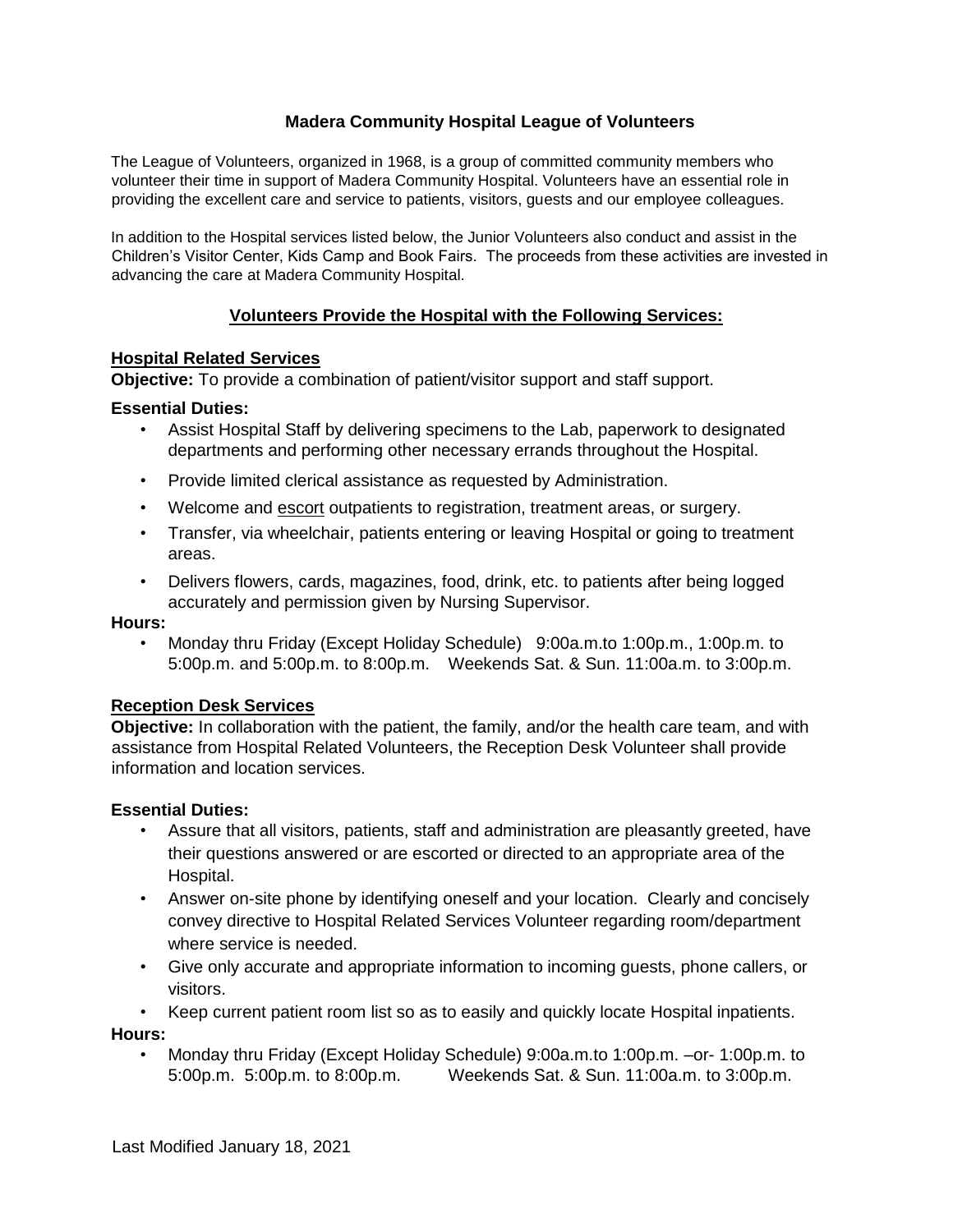

**Name:** 

**Junior Volunteers Membership Application** 

| Last                                                                                                                       |               | First                            | Middle           |
|----------------------------------------------------------------------------------------------------------------------------|---------------|----------------------------------|------------------|
| <b>Address:</b>                                                                                                            |               |                                  |                  |
| Number                                                                                                                     | <b>Street</b> |                                  | Apt.             |
| City                                                                                                                       | <b>State</b>  |                                  | Zip Code         |
|                                                                                                                            |               |                                  |                  |
| Telephone: (____) __________________                                                                                       |               |                                  |                  |
| <b>Parent or Guardians Name:</b>                                                                                           |               | <b>Parent or Guardians Name:</b> |                  |
| Telephone: (____) _____________________                                                                                    |               |                                  |                  |
|                                                                                                                            |               |                                  |                  |
| Have you worked or volunteered at Madera Community hospital before?                                                        |               |                                  | Yes<br><b>No</b> |
| If yes, when did you volunteer/work at MCH? __________________In what Position? ______                                     |               |                                  |                  |
| Do you have family who works for Madera Community Hospital?                                                                |               |                                  | Yes<br>No        |
| Please list two (2) references: Prefer employer or school counselor/teacher<br><b>DO NOT</b> include friends or relatives. |               |                                  |                  |

| Name | Relationship | <b>Contact Information</b> |
|------|--------------|----------------------------|
| Name | Relationship | <b>Contact Information</b> |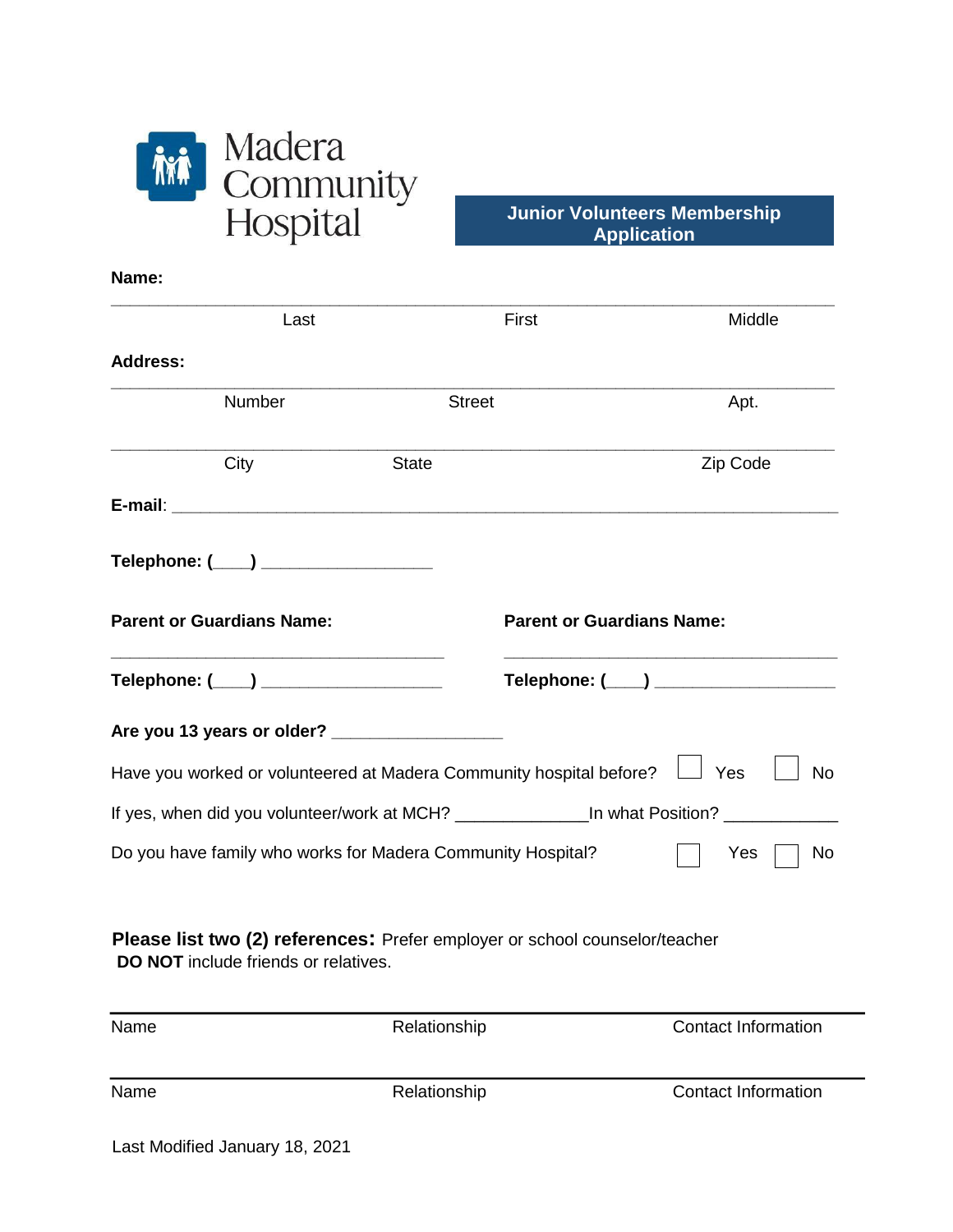## **Academic Background:** Required minimum grade point average 2.5

| <b>School</b> | <b>Current Grade</b> | <b>Current GPA</b> |
|---------------|----------------------|--------------------|
| Counselor(s)  |                      |                    |

**Schedule:** Write the time(s) when you are available to do volunteer work

| Sunday | Monday | Tuesday | Wednesday | Thursday | Friday | Saturday |
|--------|--------|---------|-----------|----------|--------|----------|
|        |        |         |           |          |        |          |
|        |        |         |           |          |        |          |
|        |        |         |           |          |        |          |
|        |        |         |           |          |        |          |
|        |        |         |           |          |        |          |

**Transportation:** Do you have reliable transportation to and from the hospital?

|  | <b>YES</b> |  | <b>NO</b> |
|--|------------|--|-----------|
|  |            |  |           |

| <b>Extracurricular activities/experience:</b> List the activities you are participating in and |
|------------------------------------------------------------------------------------------------|
| indicate the day and time you are involved                                                     |

| Other than English, list any additional languages spoken: _______________________ |
|-----------------------------------------------------------------------------------|
|                                                                                   |
|                                                                                   |
|                                                                                   |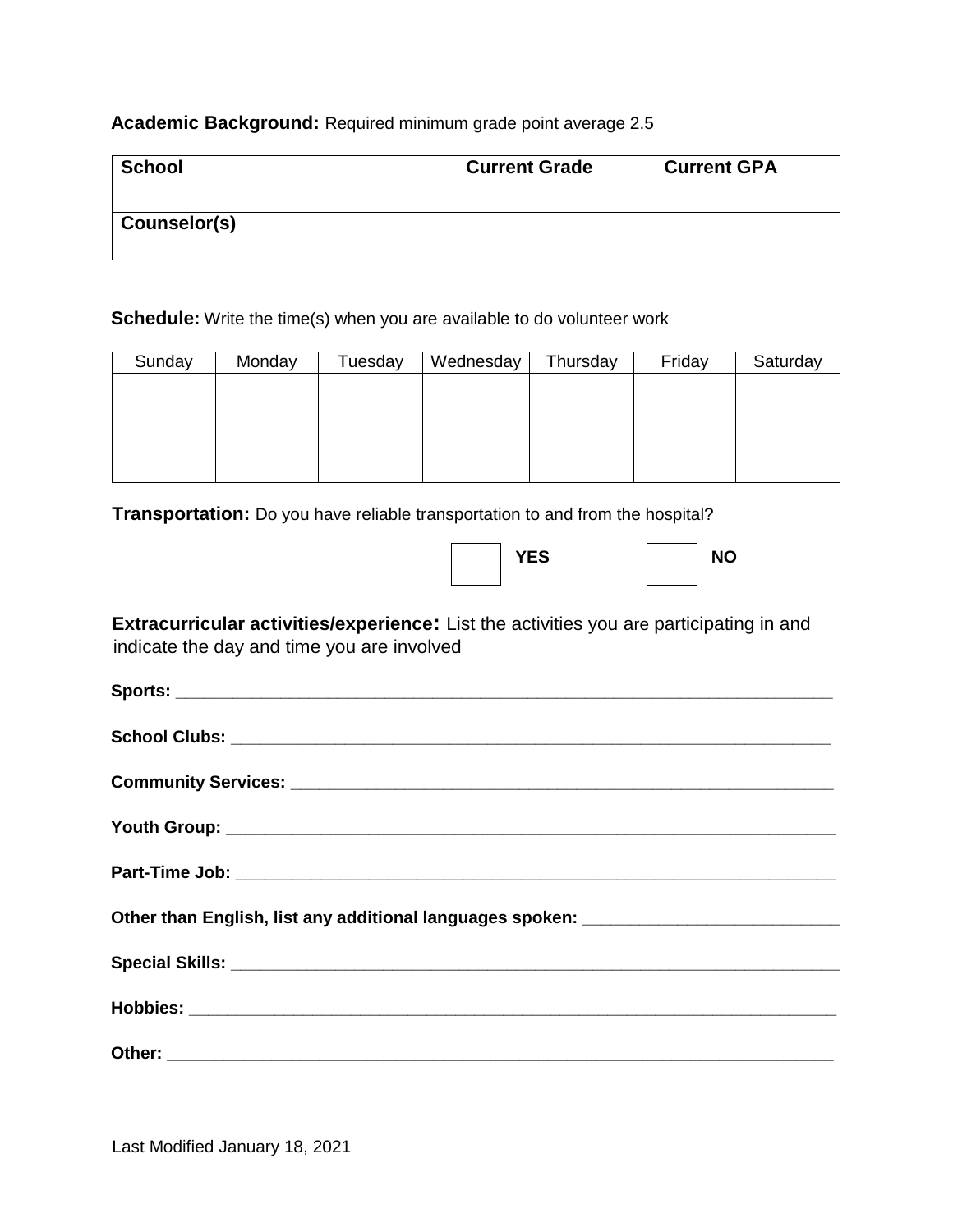## **Can you preform the essential duties of a junior volunteer according to the description provided above?**

|                                        | <b>Yes</b> | <b>No</b>           |
|----------------------------------------|------------|---------------------|
| <b>Emergency Contacts - Provide 2:</b> |            |                     |
|                                        |            |                     |
| Name                                   |            | <b>Phone Number</b> |
|                                        |            |                     |
| Name                                   |            | <b>Phone Number</b> |

**Note:** A TB (Tuberculin Test) or chest x-ray (if previously positive) is required before starting work in any service. This test will need to be done by your Primary Care provider. Proof of this test must be on file with the League before you start working, as required by law. This test must be repeated annually as long as you actively volunteer in the hospital.

## **Consent for program participation**

**I** give permission for my child **the interval of the Sunior in the Junior in the Junior in the Junior in the Junior Volunteer Program.**

**Signature of Parent or Guardian Date** 

**Signature of Junior Volunteer Applicant Date**